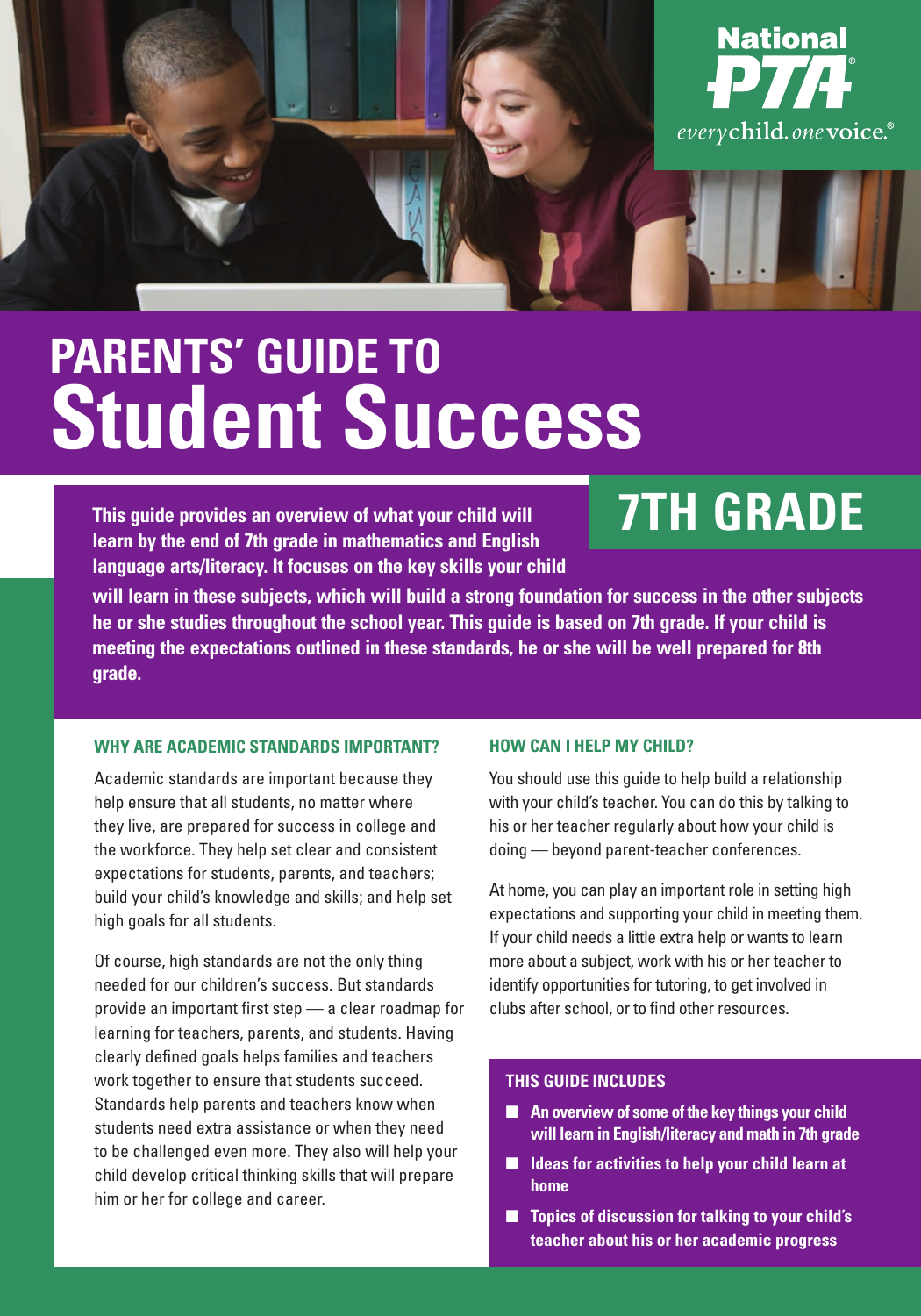# **English Language Arts & Literacy**

In 7th grade, your child will analyze, define, compare, and evaluate ideas when reading, writing, speaking, and listening. He or she will continue to analyze how themes in fiction and nonfiction develop over the course of a book or article. Readings will include classic and contemporary pieces that represent diverse perspectives. In particular, 7th grade students' ability to cite specific evidence when offering an interpretation of a text matures. They use relevant evidence when supporting their own points in writing and speaking, making their reasoning clear to readers or listeners or constructively evaluating others' use of evidence. This ability will help your child in every facet of his or her studies.

### **A Sample of What Your Child Will Be Working on in 7th Grade**

- Citing several sources of specific evidence from a piece when offering an oral or written analysis of a book, essay, article, or play
- Analyzing works of fiction to see how events advance the plot and how setting shapes the characters
- Determining an author's point of view or purpose in a nonfiction work and analyzing how the author takes a position different from other authors
- Organizing and focusing his or her own writing, including supporting statements and conclusions with evidence and showing that the evidence is accurate and reliable
- Conducting research in response to a specific question by drawing on evidence from several

credible literary or informational sources to support an analysis or reflection

- Avoiding plagiarism and following a standard format for citations (e.g., footnotes, bibliography)
- $\blacksquare$  Evaluating a speaker's key points and reasoning, asking questions, and stating his or her own wellsupported ideas in discussions
- Presenting claims and findings to others emphasizing main points, making eye contact, speaking loudly enough, pronouncing words clearly, and using formal English when the situation calls for it
- Using common, grade-appropriate Greek or Latin affixes and roots as clues to defining the meaning of a word (e.g., semi-, semiannual, semicircle)

### **Talking to Your Child's Teacher**

#### **Keeping the conversation focused.**

When you talk to the teacher, do not worry about covering everything. Instead, keep the conversation focused on the most important topics. In 7th grade, these include:

- Reading closely and citing several sources of evidence from grade-level fiction and nonfiction works to support an analysis of what the material says
- Developing a rich vocabulary of complex and sophisticated words and using them to speak and write more precisely and coherently

Ask to see a sample of your child's work. Ask the teacher questions such as: Is this piece of work satisfactory? How could it be better? Is my child on track? How can I help my child improve or excel in this area? If my child needs extra support or wants to learn more about a subject, are there resources to help his or her learning outside the classroom?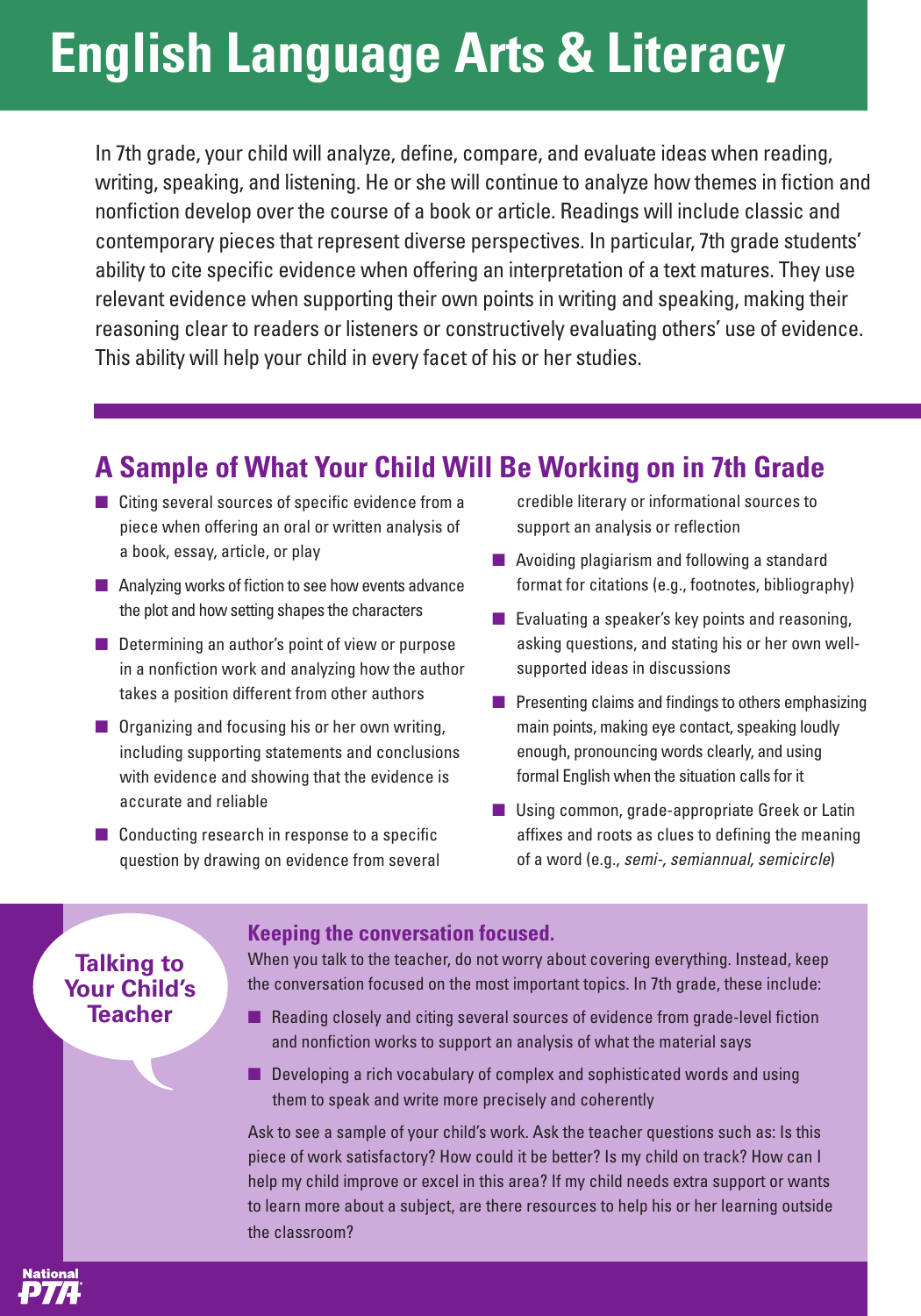## **Mathematics**

In 7th grade, your child will grow in skill and understanding as he or she continues the previous grade's work in proportional relationships, equations, and positive and negative numbers. These topics will remain a major emphasis throughout the middle school years and into high school. A good command of rates and proportional relationships, including percentages, is also an important life skill.

## **A Sample of What Your Child Will Be Working on in 7th Grade**

- Analyzing proportional relationships (e.g., by graphing in the coordinate plane), and distinguishing proportional relationships from other kinds of mathematical relationships (e.g., buying 10 times as many items will cost you 10 times as much, but taking 10 times as many aspirin will not lower your fever 10 times as much)
- Solving percent problems (e.g., tax, tips, and markups and markdowns)
- Adding, subtracting, multiplying, and dividing positive and negative numbers, and solving related word problems
- Solving word problems that have a combination of whole numbers, fractions, and decimals (e.g., a woman making \$25 per hour receives a 10% raise;

she will make an additional 1 ⁄10 of her salary an hour, or \$2.50, for a new salary of \$27.50)

- Solving equations such as  $\frac{1}{2}$  (x 3) =  $\frac{3}{4}$  quickly and accurately, and writing equations of this kind to solve word problems (e.g., "I knocked over a carton of milk, and 3 cups were spilled before I set the carton upright again. When I poured out the remaining milk equally into two measuring cups, there was 3 ⁄4 of a cup of milk in each one. How much milk was originally in the carton?")
- Solving problems involving scale drawings
- Using statistics to draw inferences and make comparisons (e.g., deciding which candidate is likely to win an election based on a survey)

### **Keeping the conversation focused.**

When you talk to the teacher, do not worry about covering everything. Instead, keep the conversation focused on the most important topics. In 7th grade, these include:

- Analyzing proportional relationships
- Arithmetic with positive and negative numbers
- Solving equations quickly and accurately, and writing equations to solve word problems

Ask to see a sample of your child's work. Ask the teacher questions such as: Is this piece of work satisfactory? How could it be better? Is my child on track? How can I help my child improve or excel in this area? If my child needs extra support or wants to learn more about a subject, are there resources to help his or her learning outside the classroom?

### **Talking to Your Child's Teacher**